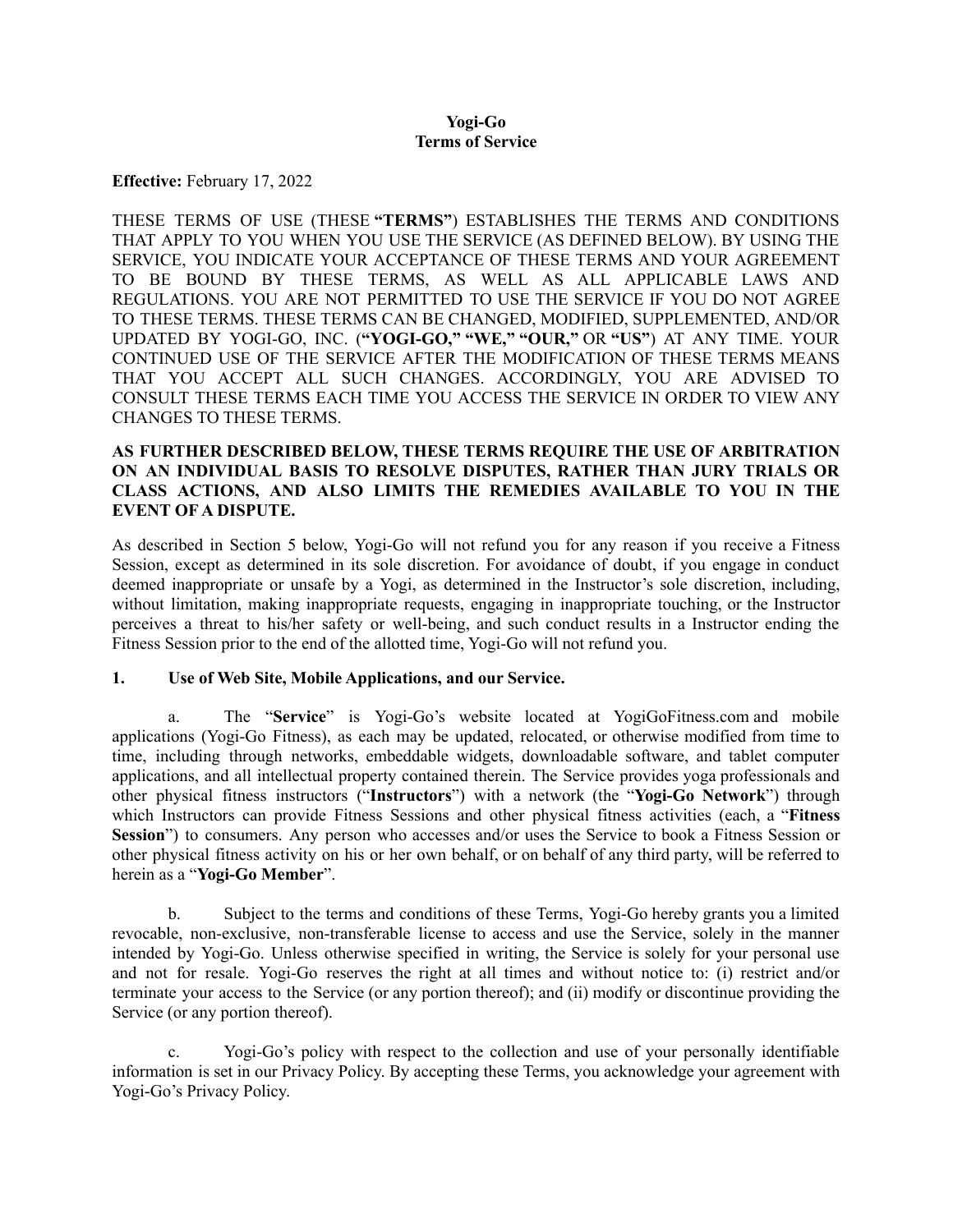### **2. Registration, Accounts, Passwords and Security.**

a. Yogi-Go Members. In order to become a Yogi-Go Member, you must complete the registration process by providing Yogi-Go with current, complete and accurate information, as prompted by the applicable registration form. You shall provide a valid email address and password for your account.

b. Instructors. In order to become an Instructor, you must enter into the Agreement Between Yogi-Go and Fitness Instructors for Use of Yogi-Go Services (the "**Instructor Agreement**") and provide any information required by Yogi-Go in order to verify your identity and credentials or as otherwise set forth in the Instructor Agreement.

c. Accuracy of Information. You acknowledge that in the event you provide any information to Yogi-Go which is untrue, inaccurate, not current or incomplete, Yogi-Go may terminate these Terms and your continued access and use of the Service.

- d. Eligibility.
	- i. You represent and warrant that you are at least eighteen (18) years of age, that you have not been previously suspended or removed from the Service, and that you possess the legal right and ability to enter into these Terms. THIS SERVICE IS NOT FOR PERSONS UNDER THE AGE OF 18, WITHOUT PARENTAL GUARDIAN CONSENT OR ANY USERS PREVIOUSLY SUSPENDED OR REMOVED FROM THE SERVICE BY YOGI-GO. IF YOU ARE UNDER 18 YEARS OF AGE, PLEASE DO NOT USE OR ACCESS THE SERVICE AT ANY TIME OR IN ANY MANNER. WHILE INDIVIDUALS UNDER THE AGE OF 18 MAY RECEIVE A FITNESS SESSION OR OTHER PHYSICAL FITNESS ACTIVITY BOOKED FOR THEM THROUGH THE SERVICE BY A PARENT OR LEGAL GUARDIAN (WHO MUST ALSO SUPERVISE THE FITNESS SESSION OR OTHER PHYSICAL FITNESS ACTIVITY), SUCH INDIVIDUALS MAY NOT USE THE SERVICE THEMSELVES.
	- ii. You hereby represent and warrant that (i) you are not located in a country that is subject to a U.S. Government embargo, or that has been designated by the U.S. Government as a "terrorist supporting" country; and (ii) you are not listed on any U.S. Government list of prohibited or restricted parties.
	- iii. If you are using the Service on behalf of an individual, company, entity, or organization (each, a "**Guest**"), you represent and warrant that (A) you are an authorized representative of such Guest with the authority to bind such Guest to these Terms, (B) agree to be bound by these Terms on behalf of such Guest, and (C) your Guest meets the eligibility requirements for the Service, as set forth in these Terms. Further, you will be solely responsible for ensuring your Guest complies with these Terms.

e. User Account and Password. As part of the registration process, you will be asked to provide an email and password. You are entirely responsible for maintaining the security and confidentiality of your account and password. You agree to notify Yogi-Go immediately of any unauthorized use of your account or any other breach of security. To notify us, contact us at **Support@yogigofitness.com**. You are responsible for all use of the Service occurring under your email. You are responsible for keeping your password confidential and for notifying us if your password has been hacked or stolen. Yogi-Go will not be liable for any loss that you may incur as a result of someone else using your password or account, either with or without your knowledge. You may be held liable for any losses incurred by Yogi-Go or another party due to someone else using your account or password.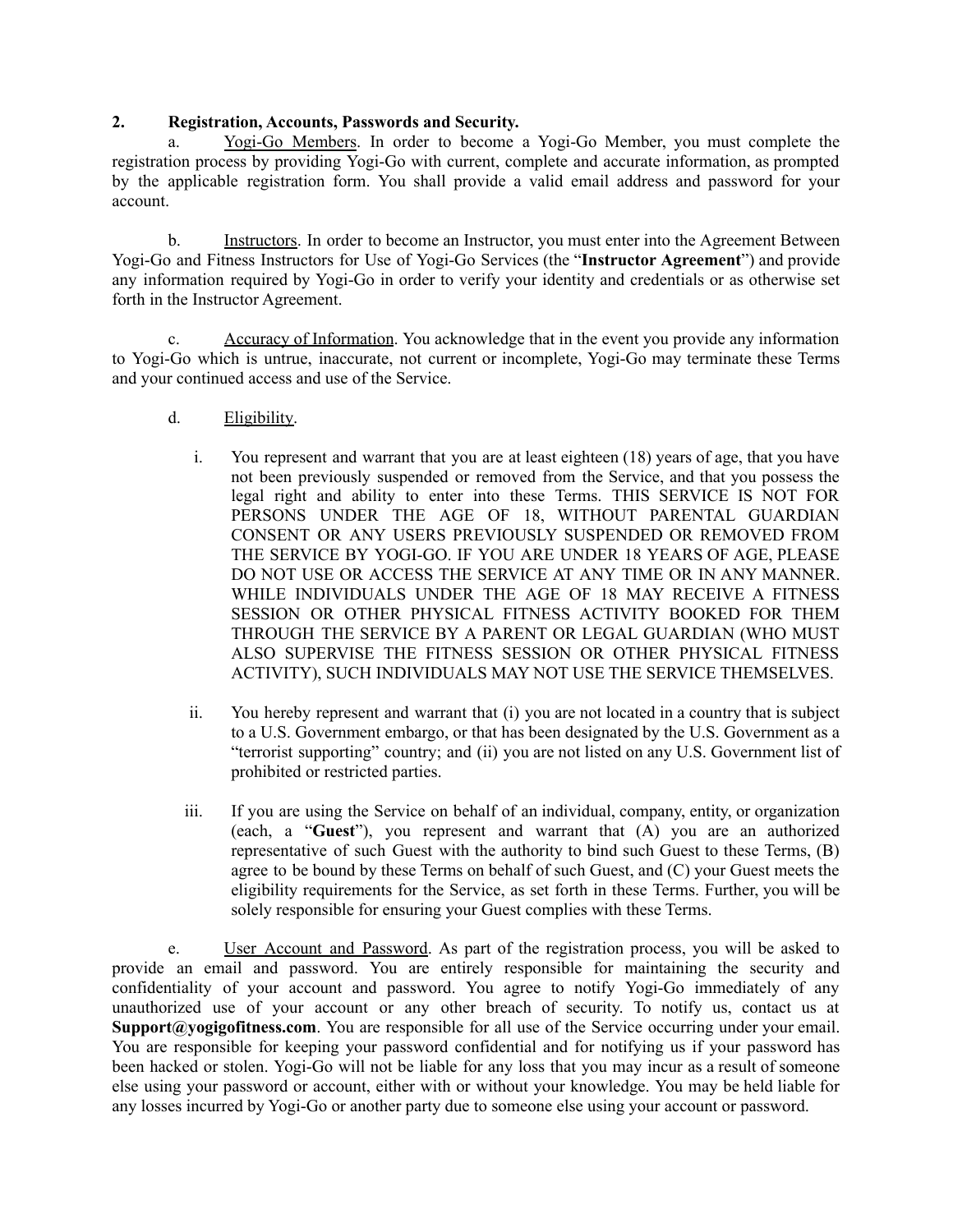**3. Your Responsibilities.** You may use the Service solely for lawful, non-commercial purposes, as intended through the provided functionality of the Service. You may not use the Service in any manner that could damage, disable, overburden, or impair our servers or networks, or interfere with any other party's use and enjoyment of the Service. You may not attempt to gain unauthorized access to the Service, user accounts, or computer systems or networks, through hacking, password mining or any other means. Without limiting any of the foregoing, you expressly agree that you will not (and you agree not to allow or assist any third party to):

- a. use, copy, install, transfer or distribute the Service;
- b. modify, adapt, translate, reverse engineer, decompile, or disassemble any portion of the Service or its Content (as defined below);
- c. remove or alter any copyright, trademark or other proprietary rights notices contained in or on the Service;
- d. transmit (i) any content or information that is unlawful, fraudulent, threatening, abusive, libelous, defamatory, obscene or otherwise objectionable, or infringes on our or any third party's intellectual property or other rights, (ii) any material, non-public information about individuals or companies without the authorization to do so, (iii) any trade secret of any third party, and/or (iv) any advertisements, solicitations, chain letters, pyramid schemes, investment opportunities, or other unsolicited commercial communication (except as otherwise expressly permitted by us);
- e. transmit any software or other materials that contain any virus, worm, time bomb, Trojan horse, or other harmful or disruptive component;
- f. harass, abuse, harm or advocate or incite harassment, abuse or harm of another person or group, including Yogi-Go employees and other users;
- g. violate any applicable federal, state or local laws, regulations or these Terms; or
- h. use the Service for any illegal, inappropriate and/or unauthorized conduct, including without limitation, using the Service to contact Instructors for sexual or other inappropriate purposes.

We may take any legal action and implement any technical remedies to prevent the violation of these provisions and to enforce these Terms.

### **4. Medical-Related Disclaimers.**

THE CONTENT AND INFORMATION MADE AVAILABLE THROUGH THE SERVICE, INCLUDING MATERIALS, (COLLECTIVELY, THE "**CONTENT**") ARE PROVIDED FOR INFORMATIONAL PURPOSES ONLY. NONE OF THE CONTENT MADE AVAILABLE THROUGH THE SERVICE SHOULD BE CONSTRUED AS PROFESSIONAL MEDICAL ADVICE OR CONSULTATION. THE CONTENT IS NOT INTENDED TO BE A SUBSTITUTE FOR PROFESSIONAL MEDICAL ADVICE, DIAGNOSIS, OR TREATMENT. BY USING THE SERVICE, YOU AGREE THAT YOU WILL NOT RELY ON THE SERVICE AS A SUBSTITUTE FOR PROFESSIONAL MEDICAL ADVICE AND THAT YOU WILL ALWAYS SEEK THE ADVICE OF YOUR PHYSICIAN OR OTHER QUALIFIED HEALTH PROVIDER WITH ANY QUESTIONS YOU MAY HAVE REGARDING MEDICAL MATTERS. IN NO EVENT WILL A MEDICAL PROFESSIONAL/PATIENT RELATIONSHIP BE CREATED BY USING THE SERVICE.

b. YOGI-GO DOES NOT RECOMMEND OR ENDORSE ANY SPECIFIC TESTS, PRODUCTS, PROCEDURES, OPINIONS, OR OTHER INFORMATION THAT MAY BE MENTIONED ON THE SERVICE. YOU ACKNOWLEDGE AND AGREE THAT THE USE OF ANY INFORMATION PROVIDED BY YOGI-GO OR OTHER VISITORS TO THE SERVICE IS SOLELY AT YOUR OWN RISK. THE SERVICE MAY CONTAIN HEALTH- OR MEDICAL-RELATED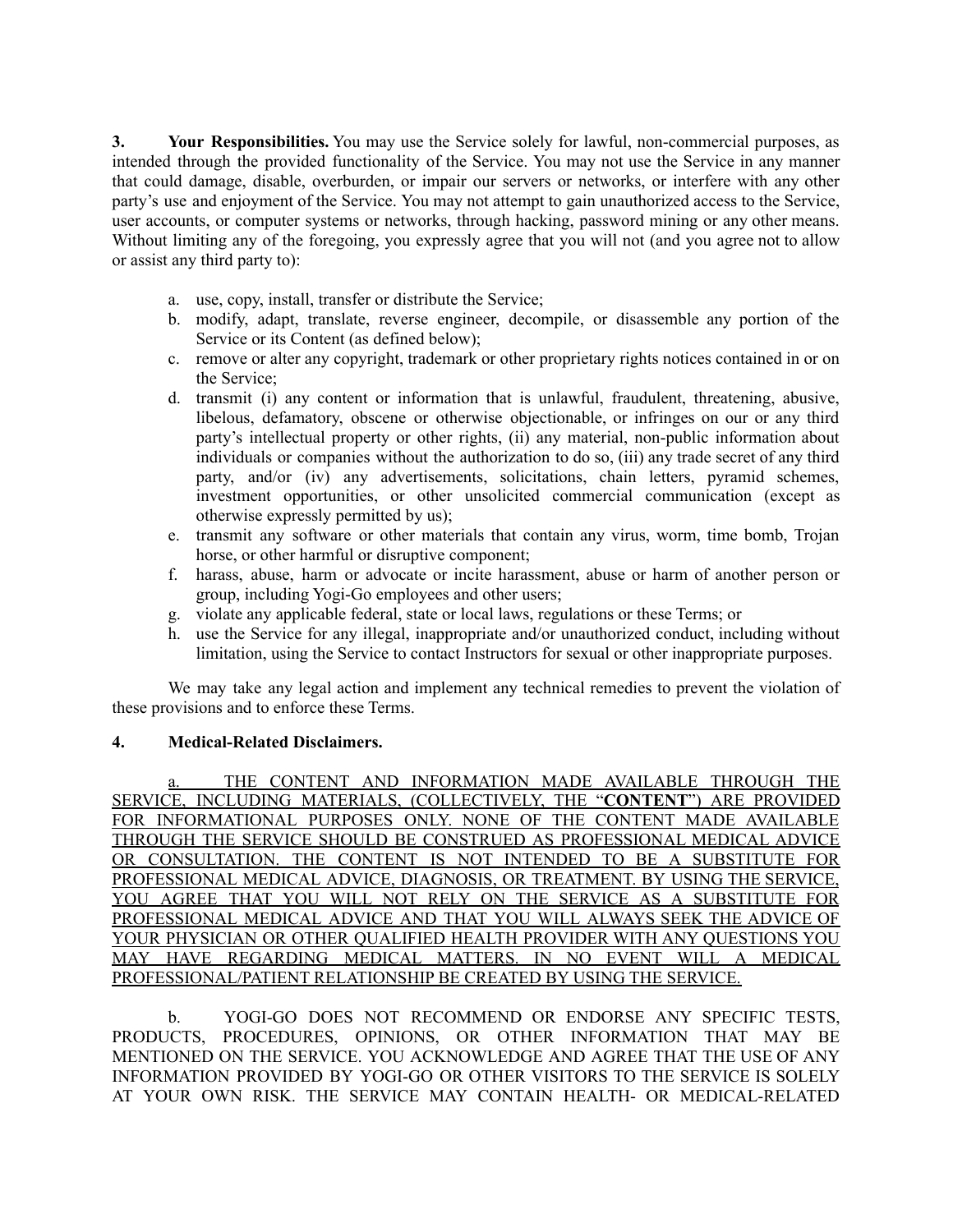MATERIALS THAT SOME MAY CONSIDER SEXUALLY EXPLICIT. IF YOU FIND THESE MATERIALS OFFENSIVE, YOU MAY NOT WANT TO USE THE SERVICE.

c. THE SERVICE IS CONTINUALLY UPDATED AND YOGI-GO MAKES NO WARRANTY OF ANY KIND, IMPLIED OR EXPRESS, AS TO ITS ACCURACY OR COMPLETENESS. YOGI-GO MAKES NO WARRANTY THAT THE INFORMATION AVAILABLE ON THE SERVICE INCLUDES THE MOST RECENT FINDINGS.

d. YOU ACKNOWLEDGE THAT YOUR RELIANCE ON ANY INFORMATION PROVIDED BY THE SERVICE OR BY ANY INSTRUCTOR TO YOU IS SOLELY AT YOUR OWN RISK AND YOU ASSUME FULL RESPONSIBILITY FOR ALL RISK ASSOCIATED THEREWITH, AS ALLOWABLE TO THE EXTENT OF THE LAW. THE SERVICE ARE NOT FOR MEDICAL EMERGENCIES. IF YOU THINK YOU HAVE AN EMERGENCY, CALL 911 IMMEDIATELY.

e. ALTHOUGH YOGI-GO PROVIDES INFORMATION ABOUT VARIOUS FITNESS INSTRUCTORS ON THE SERVICE, YOGI-GO DOES NOT RECOMMEND ANY OF THE INSTRUCTORS AND DOES NOT PROVIDE THE SERVICES RENDERED BY SUCH FITNESS INSTRUCTORS. YOGI-GO REQUESTS COPIES OF INSTRUCTORS' LICENSES AND OTHER BACKGROUND INFORMATION, BUT YOGI-GO DOES NOT AND CANNOT GUARANTEE THE ACCURACY OR COMPLETENESS OF ANY SUCH INFORMATION-GATHERING OR THAT A PARTICULAR INSTRUCTOR IS QUALIFIED TO PERFORM ANY GIVEN SERVICE; AND IT IS SOLELY THE RESPONSIBILITY OF EACH YOGI-GO MEMBER, AND NOT YOGI-GO, TO DETERMINE WHETHER A GIVEN INSTRUCTOR IS QUALIFIED AND CAPABLE OF RENDERING SERVICES. FURTHER, YOGI-GO DOES NOT REGULARLY CONDUCT IDENTITY VERIFICATION PROCESSES OR BACKGROUND CHECKING (WHETHER OF YOGI-GO MEMBERS OR INSTRUCTORS) BUT HAS THE ABILITY TO CONDUCT SUCH PROCESSES AND CHECKING AT SUCH TIMES AS DETERMINED IN ITS SOLE DISCRETION. TO THE FULLEST EXTENT PERMITTED BY LAW, YOGI-GO DISCLAIMS ANY LIABILITY ARISING OUT OF A YOGI-GO'S FAILURE TO ACCURATELY VERIFY THE IDENTITY OF A YOGI-GO MEMBER OR INSTRUCTOR OR TO CONDUCT A BACKGROUND CHECK ON A YOGI-GO MEMBER OR INSTRUCTOR. YOU SHOULD EXERCISE COMMON SENSE AND CAUTION TO PROTECT YOUR AND OTHERS' PERSONAL PROPERTY AND PERSONAL SAFETY. YOU AGREE THAT IT IS YOUR RESPONSIBILITY TO TAKE REASONABLE PRECAUTIONS IN ALL ACTIONS AND INTERACTIONS WITH ANY THIRD PARTY YOU INTERACT WITH IN OR THROUGH THE SERVICE. IF YOGI-GO DETERMINES AT ANY TIME TO CONDUCT IDENTITY VERIFICATION PROCESSES OR BACKGROUND CHECKING, EACH YOGI-GO MEMBER AND INSTRUCTOR SHALL COMPLY WITH ALL REQUESTS MADE BY YOGI-GO, INCLUDING WITHOUT LIMITATION, ANY DOCUMENT OR INFORMATION REQUESTS.

**5. Booking Fitness Sessions.** As a condition of being permitted to make appointments with Instructors through the Service, Yogi-Go Members agree with the following terms for all appointments booked on the Service.

a. Fitness Sessions Booked Through the Service. Yogi-Go Members understand that Instructors are highly trained, certified and licensed (where applicable under relevant state law) and specialize in yoga and physical fitness instruction and other health and wellness techniques. Yogi-Go does not tolerate any requests deemed sexual or inappropriate in nature. Users reported for inappropriate behavior will be immediately removed from the Service. Yogi-Go Members agree that Fitness Sessions are for relaxation only and should not be used if the person who will receive the Fitness Session is pregnant, an older adult, or has any other health conditions that would adversely affect Yogi-Go Members during or after taking part in a Fitness Session, without doctor/physician consent and Instructor consent.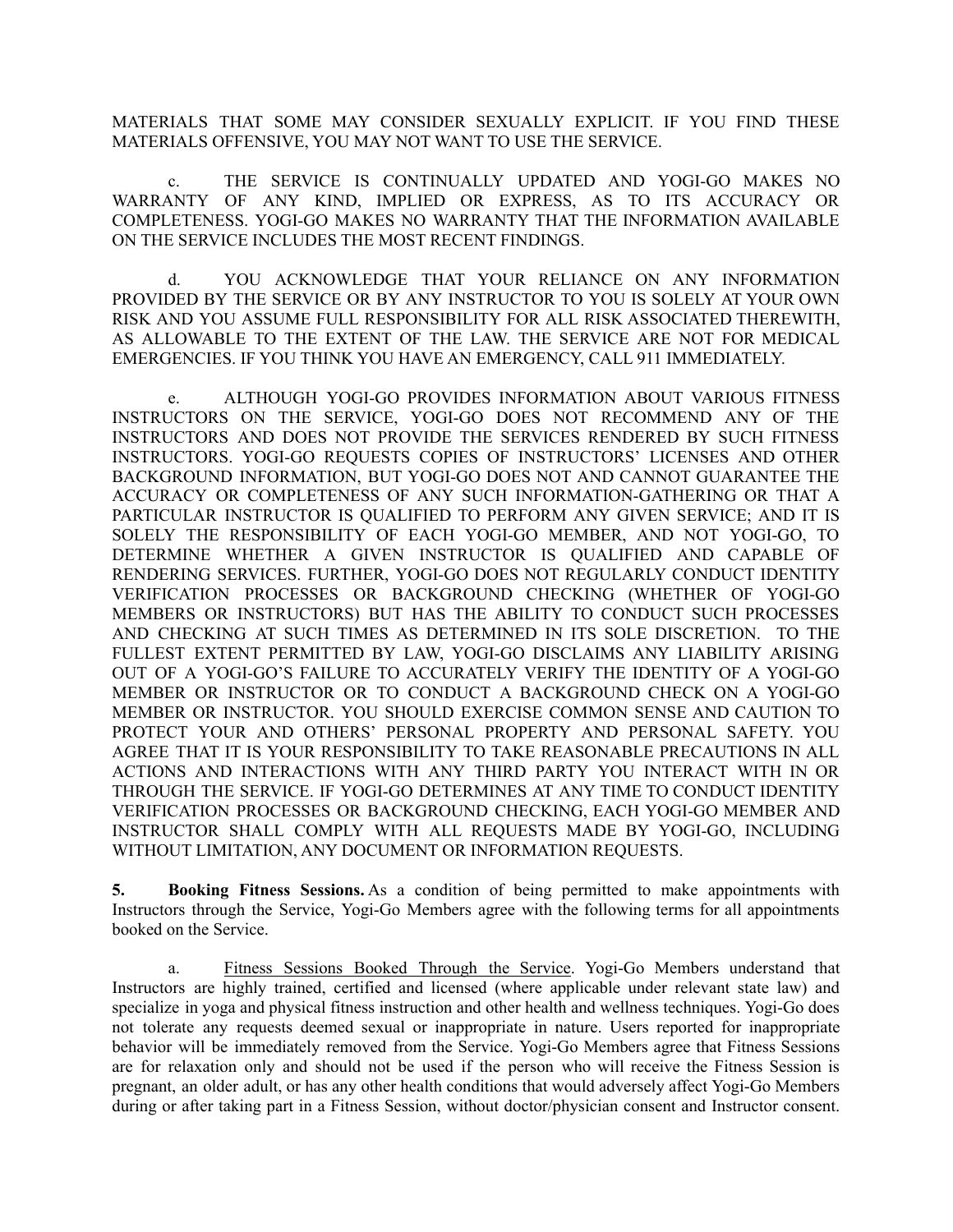### **Each Yogi-Go Member and Guest should talk with their health care providers about their individual needs and whether a Fitness Session is appropriate for such Yogi-Go Member and Guest. A Yogi-Go Member may need to avoid or modify some yoga poses and physical fitness practices.**

b. Prices. The fees listed on the Service are the standard fees for the listed service, which Yogi-Go may change at any time in its sole discretion by so posting on the Service. In addition, fees for services provided by an Instructor may vary depending on a variety of factors such as length, day, time, or location of appointment. The fee you are ultimately charged is the "**Fee**."

c. No Liability. To the fullest extent permitted by law, Yogi-Go will not have any liability whatsoever for any of the services provided by Instructors. Instructors bear sole liability for all of the services provided, including those services that are booked through the Service.

d. Exclusive Booking through Yogi-Go. In order to receive pre-negotiated rates with Instructors, Yogi-Go Members agree that once a Yogi-Go Member has made an appointment with an Instructor through the Yogi-Go Network, all subsequent appointments with the Yoga Instructor will be made through Yogi-Go, for as long as: (i) the Instructor is an active participant in the Yogi-Go Network, and (ii) the Yogi-Go Member continues to keep its account with Yogi-Go active and in good standing.

e. Responsibility for Payment. You will be charged the Fee at the time you request a Fitness Session and all transactions are final at the time the Instructor agrees to engage in a Fitness Session. You agree to pay to Yogi-Go all Fees, whether or not you dispute the amount of the charge or the quality or nature of the services provided. You acknowledge that Fitness Sessions obtained through the Service in all likelihood will not be covered services under your benefit plan, the Medicare program, a state Medicaid program, or any health insurance plan whether government-sponsored or private. You acknowledge and agree that Yogi-Go will not file any claims with your insurance benefit plan, the Medicare program, a state Medicaid program, or any other third party medical benefits program, and that the services you receive from or through Yogi-Go may not be eligible for reimbursement under such plans. You acknowledge, understand and agree that when using the Service, you may be responsible for standard phone, data and messaging charges from your wireless carrier. Under no circumstances will Yogi-Go be responsible for any wireless email, data, phone, or text messaging charges incurred by you or by a person that has access to your wireless device, telephone number, or email address.

f. Cancellations. If you cancel at least 24 hours before your scheduled Fitness Session, then Yogi-Go will provide a refund of your payment for that Fitness Session. However, if you cancel less than 24 hours before your scheduled Fitness Session, Yogi-Go may charge you a cancellation fee, in its sole discretion and in accordance with Yogi-Go's cancellation policy.

g. Member Health Representation. Yogi-Go Members understand and agree that he or she shall not partake in any in-person Fitness Sessions if the Yogi-Go Member exhibits any symptoms of sickness, including without limitation, fever, vomiting, etc. In the event of a pandemic or widespread sickness whereby the Center for Disease Control implements guidelines, each Yogi-Go Member acknowledges and agrees to abide by all such CDC guidelines. Each Yogi-Go Member hereby covenants that he or she shall cancel any Fitness Sessions in the event such member shows any signs of sickness, whether or not determined by a licensed physician. This is meant to protect all other Yogi-Go Members as well as the Instructors.

h. Dispute Resolution. Although Yogi-Go retains the right to mediate any dispute between you and an Instructor, all disputes between you and such Instructor must ultimately be resolved between you and the Instructor directly. All sales booked through the Service are final and Yogi-Go provides no refunds, except as determined in Yogi-Go's sole discretion. For avoidance of doubt, Yogi-Go will not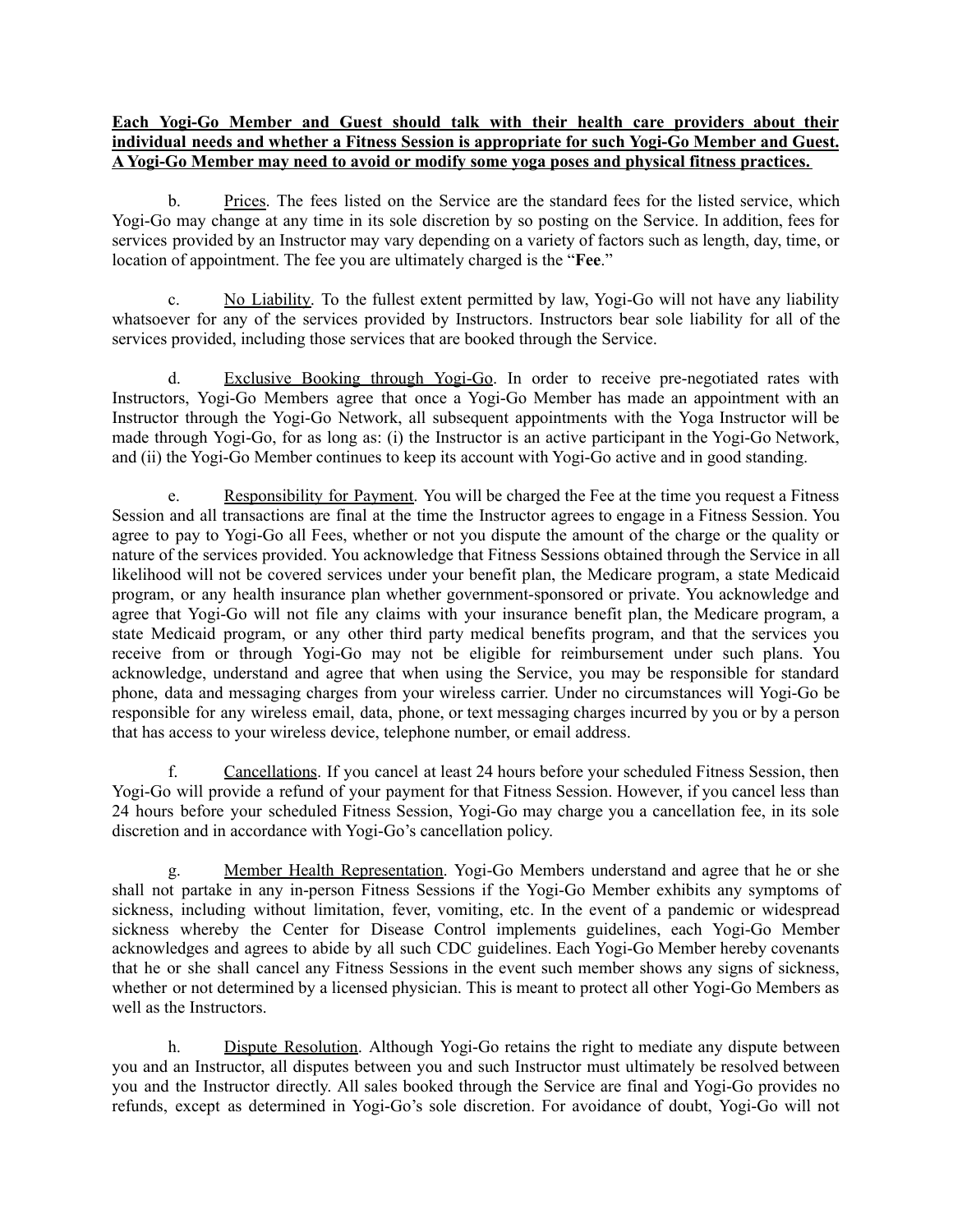refund you for any reason if you receive a Fitness Session, except as determined in its sole discretion. If you engage in conduct deemed inappropriate or unsafe by a Instructor, as determined in the Instructor's sole discretion, including, but not limited to, making inappropriate requests, engaging in inappropriate touching, or the Instructor perceives a threat to his/her safety or well-being, and such conduct results in a Instructor ending the Fitness Session prior to the end of the allotted time, Yogi-Go will not refund you.

i. Concierge Bookings. If a Yogi-Go Member books Fitness Sessions on behalf of itself and third parties, including Guests ("**Concierge Member**"), then this paragraph applies to such Concierge Member's use of the Service in addition to all other terms and conditions in these Terms.

- i. No Conflicts. By accessing and/or using the Service as a Concierge Member, you hereby represent, warrant and covenant to us that such access and/or use of the Service does not and will not violate any contract or agreement between you and any third party, including, without limitation, your employer.
- ii. Responsibility. By accessing and/or using the Service as a Concierge Member, you hereby represent, warrant, and covenant to us that you have provided these Terms to each individual to take part in a Fitness Session and such person has agreed to these Terms.

**6. Providing Fitness Sessions.** The terms governing Instructors with respect to providing Fitness Sessions are set forth in the Instructor Agreement.

# **7. Consent to Electronic Communications.**

a. Consent to Electronic Communications. By using the Service or providing Personal Information (as defined in the Privacy Policy) to us, you agree that we may communicate with you electronically regarding security, privacy, and administrative issues relating to your use of the Service. To withdraw your consent from receiving electronic notice, please write to us at Support@yogigofitness.com.

b. Email Messages and Push Notifications. When you register with Yogi-Go, Yogi-Go will email messages and push notifications ("**Messages and Notifications**") in order to keep you informed about the Service. For example, Yogi-Go will send you a message to confirm or remind you of your Fitness Session appointment. By using the Service, you agree to receive Messages and Notifications regarding your use of the Service. Email messages are for informational purposes only. While Messages and Notifications are intended to enhance your use of the Service, you may (i) disable push notifications on your device, and/or (ii) email "STOP" to Support@yogigofitness.com to remove yourself from our email message database.

c. If you wish to remove yourself from any list (other than as set forth in Section 7.b), please email us with an "OPT-OUT", "UNSUBSCRIBE", "STOP" or "REMOVE" in the subject line.

d. Depending on your current carrier plan, you may incur charges for these Messages and Notifications and agree to not hold Yogi-Go liable for any charges incurred. You acknowledge that any terms between you and any third-party provider (such as, for example, Apple, Android, or Verizon) create no obligation or responsibility on the part of Yogi-Go, and that Yogi-Go is not responsible for any failure of warranty by any such third party.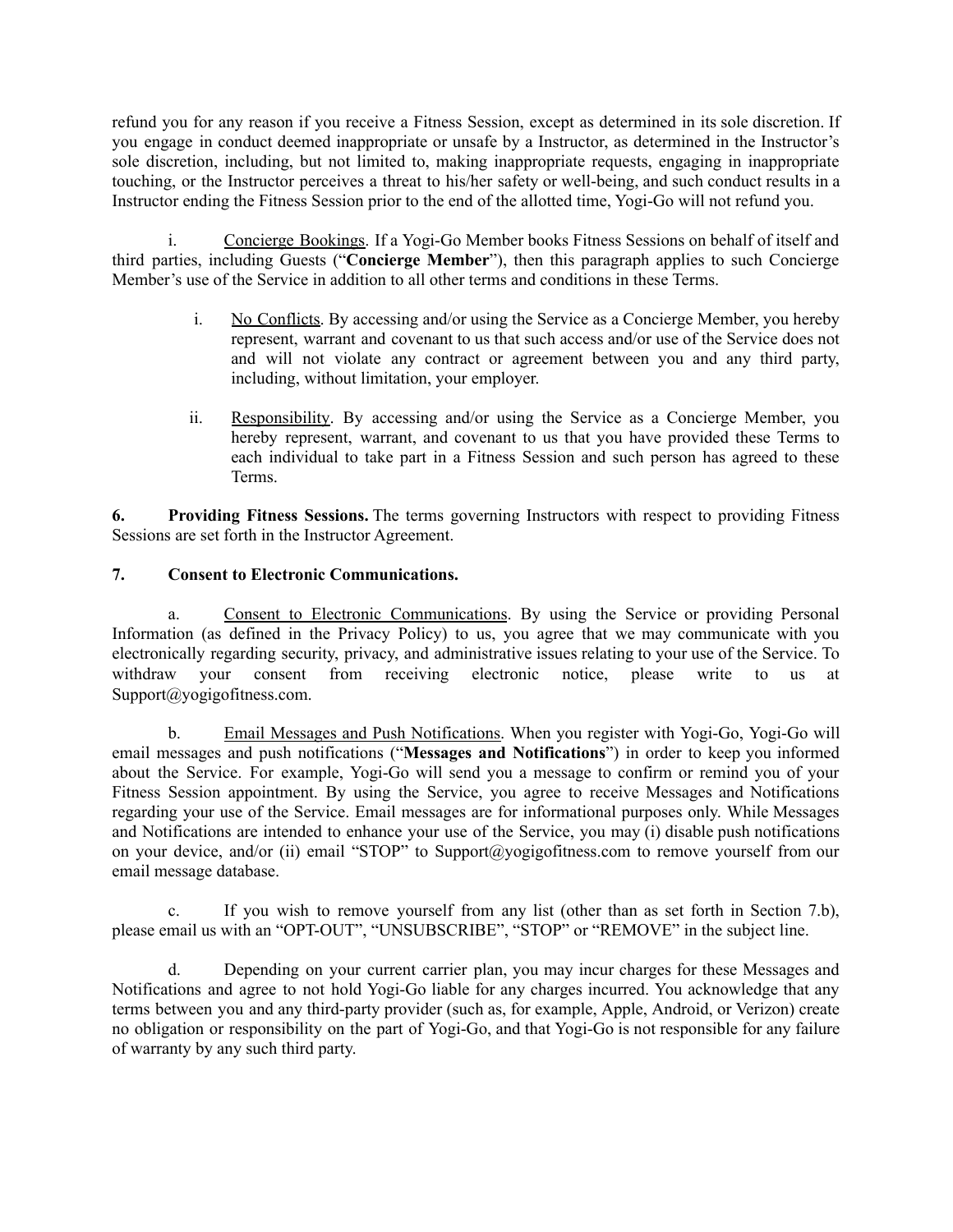e. Yogi-Go cannot control certain factors relating to message delivery. You acknowledge that, depending on your mobile carrier's service, it may not be possible to transmit a message to you successfully. We have no liability for transmission delays or message failures.

### **8. Content Submitted to Yogi-Go**

a. By sending or transmitting to us information, reviews, opinions, creative suggestions, ideas, notes, concepts, or other materials (collectively, "**Materials**"), or by posting such Materials to any area of the Service, you grant Yogi-Go and its designees a worldwide, non-exclusive, sublicensable, assignable, royalty-free, perpetual, irrevocable right to use, reproduce, distribute, create derivative works of, publicly perform, publicly display, digitally perform, make, have made, sell, offer for sale and import such Materials in any media now known or hereafter developed to enhance and develop the Service, including by marketing and advertising the Service, without compensation to you; provided that we will never use your name in connection with any of your Materials that we use in our own advertising and marketing materials without obtaining your prior consent; provided further, that if you are a Instructor, the use of certain Materials (for example, your biography, photo, and other information to associate with your profile on the Service) will be as set forth in the Instructor Agreement. None of the Materials will be subject to any obligation, whether of confidentiality, attribution, or otherwise, on our part and we will not be liable for any use or disclosure of any Materials. Yogi-Go may remove or alter any Materials at any time for any reason. We neither endorse nor are responsible for any opinion, advice, information, or statement made or displayed on the Service by any user. We are not responsible for any errors or omissions in articles or postings, for hyperlinks embedded in messages, or for any results obtained from the use of such information. Under no circumstances will Yogi-Go and/or its affiliates, suppliers, or agents be liable for any loss or damage caused by your reliance on such information obtained through the Service. We cannot and do not take responsibility for the veracity, reliability, or completeness of any opinion, advice, information, or statement available on the Service.

b. The opinions expressed on the Service by users reflect solely the opinions of the users who post thereon and do not reflect the opinions of Yogi-Go. You acknowledge and agree that we have the right (but not the obligation) to monitor the Service and Materials; to alter or remove any Materials; and to disclose Materials and the circumstances surrounding their transmission to any third party in order to operate the Service properly; to protect ourselves, our sponsors, and our members and visitors; and to comply with legal obligations or governmental requests. If you believe a message violates our member policies, please contact Yogi-Go immediately at **Support@yogigofitness.com** so that we can consider its editing or removal.

c. You are solely responsible for your Materials and the consequences of posting them on the Service. By posting Materials, you represent, warrant, and covenant that: (i) you are the creator and owner of the Materials or otherwise have sufficient rights and authority to grant the rights granted herein; (ii) your Materials do not and will not (A) infringe, violate, or misappropriate any third-party right, including any copyright, trademark, patent, trade secret, moral right, privacy right, right of publicity, or any other intellectual property or proprietary right or (B) slander, defame, or libel any other person; (iii) your Materials do not contain any viruses, adware, spyware, worms, or other harmful or malicious code or (iv) unless you have received prior written authorization, your Materials specifically do not contain any confidential information of any third party. We reserve all rights and remedies against any users who breach these representations and warranties.

d. Sending Messages. The Service may allow Instructors and Yogi-Go Members to exchange messages ("**Messages**") with each other. Sending Messages is a privilege, not a right, and Yogi-Go may terminate such privileges of any user at any time and for any reason, without any liability to such user. Harmful, obscene, or offensive communications are not welcome in any Messages. If a user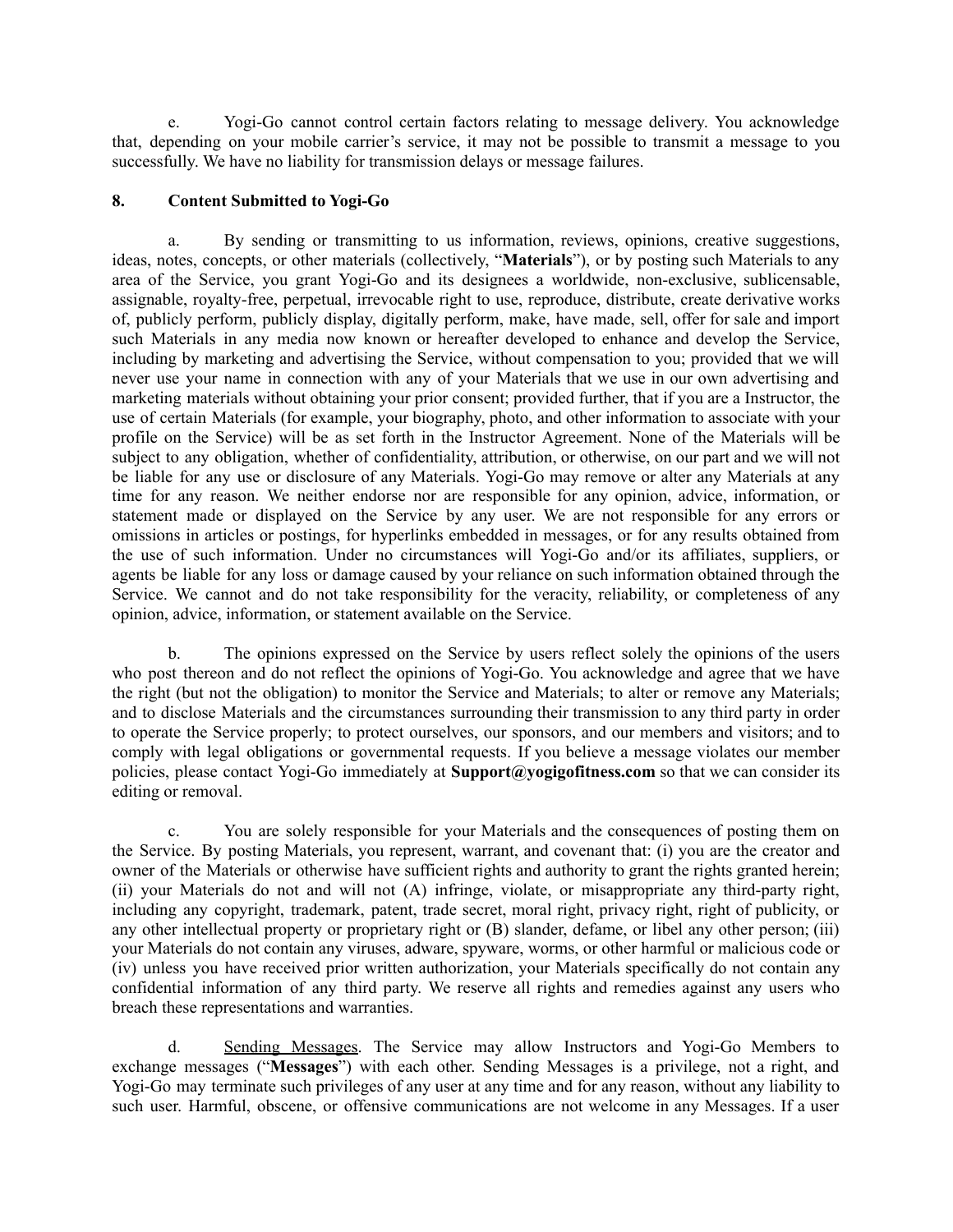sends you an objectionable Message, please notify us by sending an email to **Support@yogigofitness.com**. You should exercise discretion, good sense, and sound judgment when sending a Message. You are solely responsible for the content of any Message you send. You agree that Yogi-Go may monitor Messages for compliance with these Terms, and therefore, Messages should not be considered confidential or proprietary. You hereby grant us an assignable, sublicensable, irrevocable license to reproduce and transmit your Messages in connection with facilitating transfer to the intended recipient through the Service and for such other purposes as Yogi-Go may deem appropriate in its sole discretion.

**9. Contests.** Yogi-Go may provide contests on the Service. The rules, regulations, and procedures governing such contests ("**Contest Rules**") will be accessible through a hypertext link displayed on the web page where the contest or game may be located. In the event of a conflict between any Contest Rules and these Terms, the applicable Contest Rules will govern.

# **10. Term and Termination.**

a. The term of these Terms (the "**Term**") will commence on the date on which you first access or utilize the Service in any way (the "**Effective Date**") and will continue so long as you continue to access or utilize the Service; provided that Yogi-Go reserves the right to take whatever lawful actions it may deem appropriate in response to actual or suspected violations of these Terms including, without limitation, the suspension or termination of the user's access and/or account, or blocking the user from access to the Service. Yogi-Go may cooperate with legal authorities and/or third parties in the investigation of any suspected or alleged crime or civil wrong. Yogi-Go reserves the right at all times to disclose any information as Yogi-Go deems necessary to satisfy any applicable law, regulation, legal process or governmental request, or to edit, refuse to post or to remove any information or materials, in whole or in part, in Yogi-Go's sole discretion.

b. Effect of Termination. The following Sections of these Terms will survive termination or expiration of the Agreement: 1.c, 2.d, 3, 4, 5.e, 8, 9, 11, 12, 13, 14, 16, 17, 18, 19, 22, and 23. Payments by you, which accrue or are due before termination of your membership, will continue to be payable by you, and amounts owed to Yogi-Go at the time of such termination or expiration will continue to be owed by you, after such expiration or termination.

# **11. Ownership.**

a. Proprietary Information. You acknowledge and agree that: (i) the Service, including, without limitation, any Content, modifications, enhancements and updates, and any originals and copies thereof, in whole or in part, and all intellectual property rights therein (collectively, "**Proprietary Information**"), is owned by Yogi-Go and its licensors, as applicable; (ii) the Proprietary Information contains valuable copyrighted and proprietary material of Yogi-Go; (iii) the Proprietary Information is licensed, rather than sold, to you pursuant to these Terms; and (iv) you have no rights in the Proprietary Information, other than the rights and licenses specifically granted to you pursuant to these Terms.

b. Trademarks. You acknowledge that Yogi-Go has acquired, and is the owner of, trademark rights in the name and word mark "Yogi-Go Fitness" ™ and in the other marks and design marks displayed on the Service. You acknowledge that this name and these marks are famous and internationally known. You will not, at any time or for any reason, challenge the validity of, or Yogi-Go's ownership of, the foregoing name and marks, and you waive any rights you may have at any time to do so. All use of the foregoing name and marks by you will inure exclusively to the benefit of Yogi-Go. All marks shown on the Service but not owned by Yogi-Go are the property of their respective owners.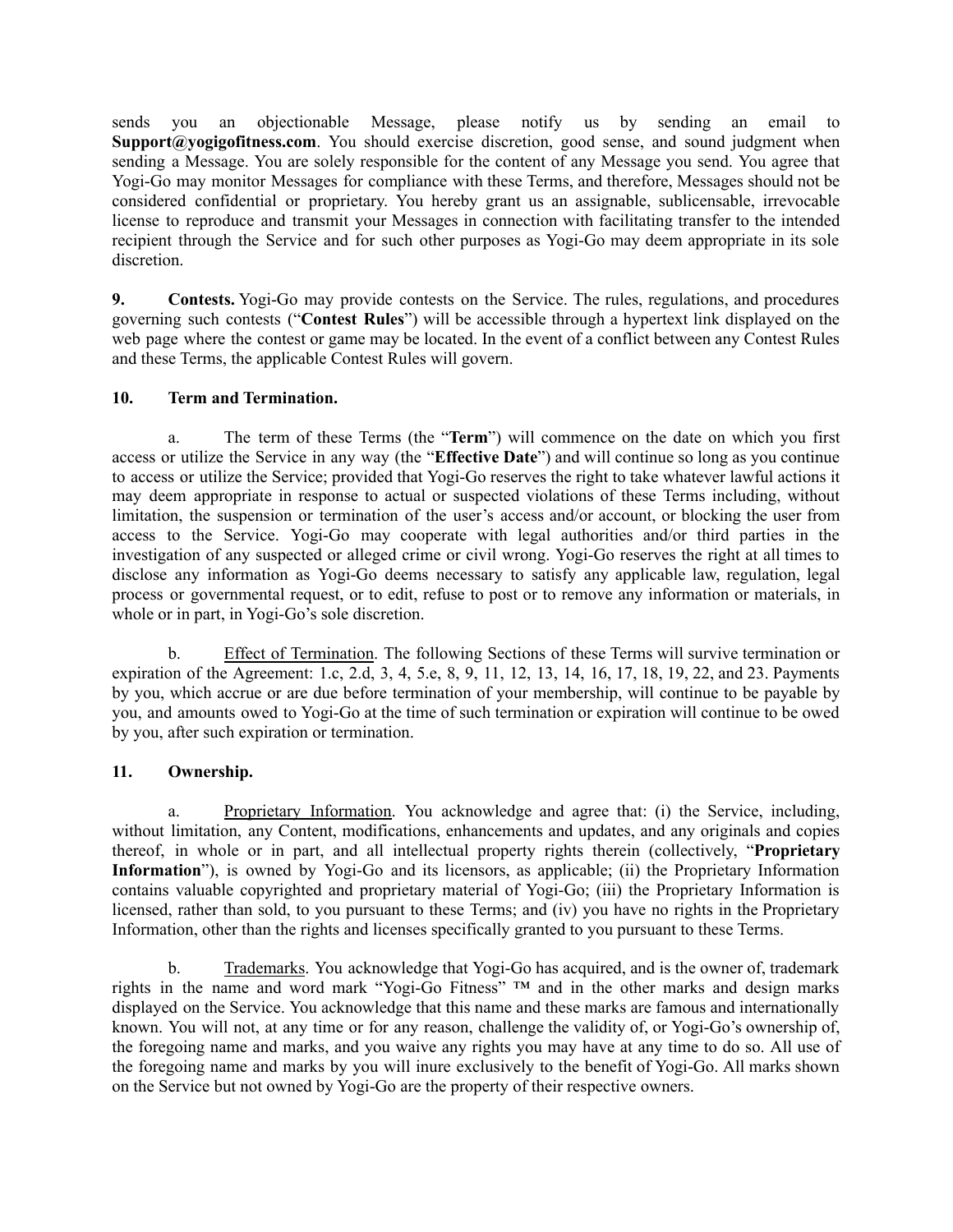c. **Claims of Copyright Infringement**. The Digital Millennium Copyright Act of 1998 (the "**DMCA**") provides recourse for copyright owners who believe that material appearing on the Internet infringes their rights under U.S. copyright law. If you believe in good faith that materials hosted by Yogi-Go infringe your copyright, you (or your agent) may send us a notice requesting that the material be removed, or access to it blocked. The notice must include the following information:

- i. a physical or electronic signature of a person authorized to act on behalf of the owner of an exclusive right that is allegedly infringed;
- ii. identification of the copyrighted work claimed to have been infringed (or if multiple copyrighted works located on the Service are covered by a single notification, a representative list of such works);
- iii. identification of the material that is claimed to be infringing or the subject of infringing activity, and information reasonably sufficient to allow Yogi-Go to locate the material on the Service;
- iv. the name, address, telephone number, and email address (if available) of the complaining party;
- v. a statement that the complaining party has a good faith belief that use of the material in the manner complained of is not authorized by the copyright owner, its agent, or the law; and
- vi. a statement that the information in the notification is accurate, and under penalty of perjury, that the complaining party is authorized to act on behalf of the owner of an exclusive right that is allegedly infringed.

If you believe in good faith that a notice of copyright infringement has been wrongly filed against you, the DMCA permits you to send Yogi-Go a counter-notice. Notices and counter-notices must meet the then-current statutory requirements imposed by the DMCA; see [www.copyright.gov](http://www.copyright.gov/) for details. Notices and counter-notices with respect to the Service should be sent to **Support@yogigofitness.com**. We suggest that you consult your legal advisor before filing a notice or counter-notice. Also, be aware that there can be penalties for false claims under the DMCA.

### **12. Disclaimer of Warranty.**

a. TO THE FULLEST EXTENT PERMITTED BY LAW, THE SERVICE IS PROVIDED "AS IS" WITH ALL FAULTS, AND THE ENTIRE RISK AS TO SATISFACTORY QUALITY, PERFORMANCE, ACCURACY AND EFFORT IS WITH YOU. YOU ACKNOWLEDGE THAT, BECAUSE OF THE NATURE OF THE INTERNET, MOBILE NETWORKS, AND THE DEVICES WHICH ACCESS THE INTERNET AND/OR MOBILE NETWORKS, THE SERVICE MAY NOT BE ACCESSIBLE WHEN NEEDED, AND THAT INFORMATION, DATA, AUDIO AND VIDEO TRANSMITTED OVER THE INTERNET AND/OR MOBILE NETWORKS MAY BE SUBJECT TO INTERRUPTION OR THIRD PARTY INTERCEPTION AND MODIFICATION. TO THE FULLEST EXTENT PERMITTED BY LAW, YOGI-GO DISCLAIMS ANY AND ALL WARRANTIES OR CONDITIONS, EXPRESS OR IMPLIED, INCLUDING, BUT NOT LIMITED TO THE IMPLIED WARRANTIES OR CONDITIONS OF MERCHANTABILITY, FITNESS FOR A PARTICULAR PURPOSE, QUIET ENJOYMENT, ACCURACY OF INFORMATIONAL CONTENT, AND ABSENCE OF VIRUSES AND DAMAGING OR DISABLING CODE. TO THE FULLEST EXTENT PERMITTED BY LAW, NONE OF YOGI-GO, ITS AFFILIATES OR SERVICE PROVIDERS, YOGI-GO'S CONTENT PROVIDERS AND/OR THEIR RESPECTIVE AFFILIATES, SUBSIDIARIES NOR THE EMPLOYEES, AGENTS AND/OR CONTRACTORS (COLLECTIVELY, THE "**YOGI-GO PARTIES**") WARRANT THE ACCURACY, COMPLETENESS, OR TIMELINESS OF THE SERVICE. YOGI-GO CANNOT AND DOES NOT ASSUME ANY RESPONSIBILITY FOR ANY LOSS, DAMAGES OR LIABILITIES ARISING FROM THE FAILURE OF ANY TELECOMMUNICATIONS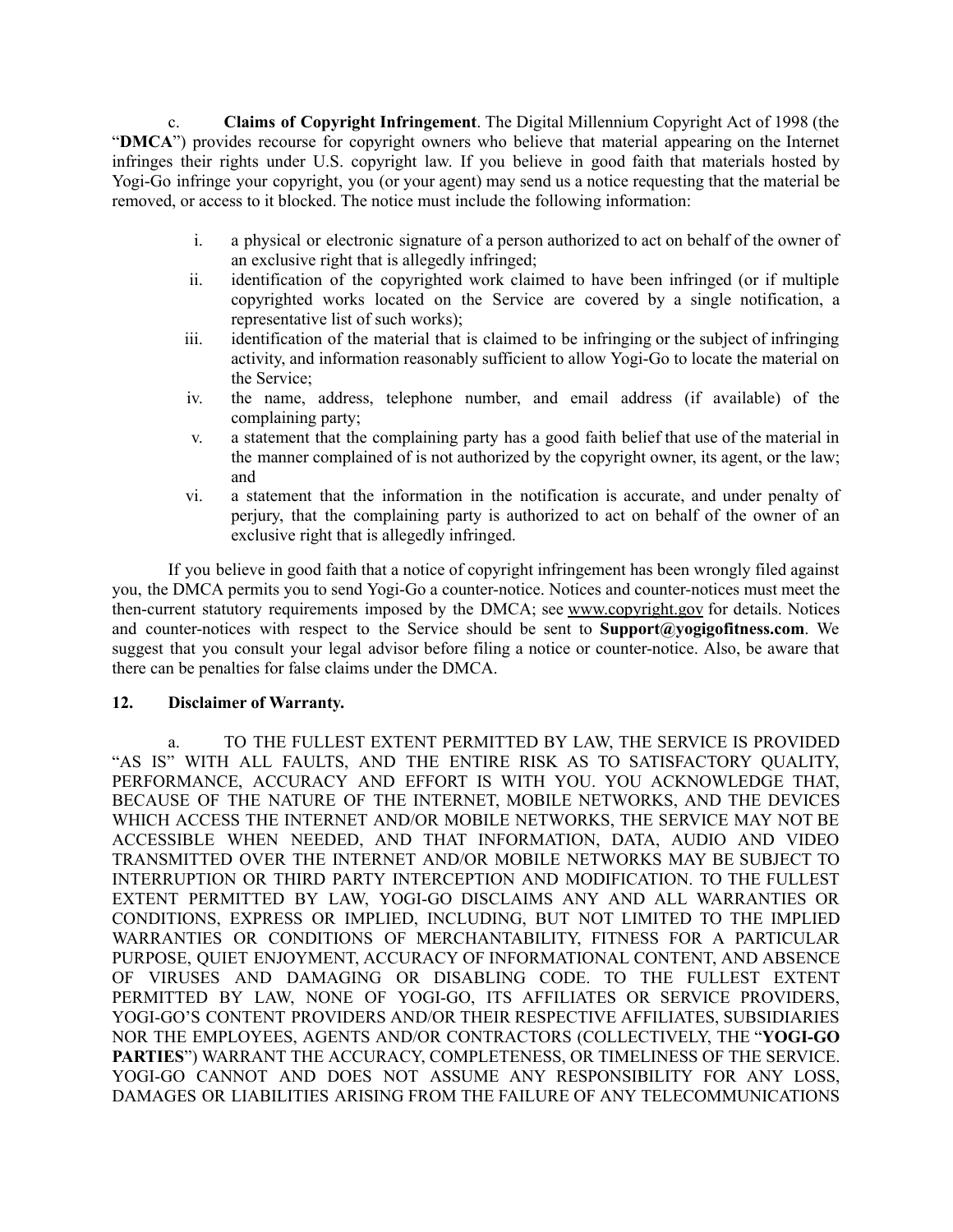### INFRASTRUCTURE, OR THE INTERNET OR FOR YOUR MISUSE OF ANY OF CONTENT AND INFORMATION ACCESSED THROUGH THE SERVICE. YOU EXPRESSLY AGREE THAT YOUR USE OF THE SERVICE AND YOUR RELIANCE UPON ANY OF THE RESPECTIVE CONTENT IS AT YOUR SOLE RISK.

b. You acknowledge that any information you obtain from Instructors comes from those individuals, and not from Yogi-Go, and that Yogi-Go, to the fullest extent permitted by law, is not in any way responsible for any of the information these third parties may supply or for any statements, claims, or representations they may make. To the fullest extent permitted by law, Yogi-Go disclaims any such statements, claims, or representations and the same do not expand or otherwise modify the terms of these Terms. If you are dissatisfied with the Service, your sole and exclusive remedy is to discontinue accessing and using the Service.

### **13. Limitation of Liability.**

a. TO THE FULLEST EXTENT PERMITTED BY LAW, EACH USER IS SOLELY RESPONSIBLE FOR (I) HIS OR HER USE OF THE SERVICE, AND (II) ANY DAMAGES INCURRED BY HIM OR HER OR ANY THIRD PARTY THAT ARISE FROM OR ARE RELATED TO THE SERVICE. THE AGGREGATE LIABILITY OF THE YOGI-GO PARTIES FOR ANY DAMAGES, WHETHER ARISING IN CONTRACT, TORT OR OTHERWISE, WILL BE LIMITED TO ACTUAL DAMAGES PROVED, AND NOT TO EXCEED THE AMOUNT PAID BY YOU TO YOGI-GO FOR THE SERVICE. TO THE FULLEST EXTENT PERMITTED BY LAW, AND NOTWITHSTANDING ANYTHING TO THE CONTRARY SET FORTH HEREIN, NONE OF THE YOGI-GO PARTIES WILL BE LIABLE FOR ANY PUNITIVE, SPECIAL, INDIRECT OR CONSEQUENTIAL DAMAGES, EVEN IF YOGI-GO OR ITS CONTENT PROVIDERS HAVE BEEN ADVISED OF THE POSSIBILITY OF SUCH DAMAGES.

b. TO THE FULLEST EXTENT PERMITTED BY LAW, NONE OF THE YOGI-GO PARTIES WILL HAVE ANY LIABILITY WHATSOEVER FOR ANY LOSSES; COSTS OR DAMAGES OF ANY KIND INCURRED OR SUFFERED BY YOU AS A RESULT OF SERVICES PROVIDED BY ANY OF THE INSTRUCTORS ACCESSED THROUGH THE SERVICE.

c. YOU REPRESENT THAT YOU HAVE INDEPENDENTLY INVESTIGATED THE ADVISABILITY OF USING THE FITNESS SESSIONS MADE AVAILABLE TO YOU BY YOGI-GO AND THE POSSIBLE RISKS INVOLVED IN USING SUCH SERVICES. YOU AGREE TO MAINTAIN YOUR OWN INSURANCE COVERING SUCH RISKS AND WILL LOOK SOLELY TO SUCH INSURANCE FOR REIMBURSEMENT OF ANY RESULTING DAMAGES.

**14. Third Party Disputes.** YOGI-GO IS NOT AFFILIATED WITH ANY CARRIER, SERVICE PROVIDER, OR THIRD PARTY SERVICE, AND ANY DISPUTE YOU HAVE WITH ANY CARRIER, SERVICE PROVIDER, THIRD PARTY SERVICE OR OTHER THIRD PARTY ARISING FROM YOUR USE OF THE SERVICE, INCLUDING, WITHOUT LIMITATION, ANY OTHER USER OF THE SERVICE OR YOUR EMPLOYER, IS DIRECTLY BETWEEN YOU AND SUCH THIRD PARTY, AND YOU IRREVOCABLY RELEASE YOGI-GO (AND OUR OFFICERS, DIRECTORS, AGENTS, SUBSIDIARIES, JOINT VENTURES, AND EMPLOYEES) FROM ANY AND ALL CLAIMS, DEMANDS AND DAMAGES (ACTUAL AND CONSEQUENTIAL) OF EVERY KIND AND NATURE, KNOWN AND UNKNOWN, ARISING OUT OF OR IN ANY WAY CONNECTED WITH SUCH DISPUTES.

**15. Force Majeure**. Yogi-Go will not be liable for any delay or failure to perform any obligation herein if the delay or failure is due to unforeseen events that are beyond Yogi-Go's reasonable control,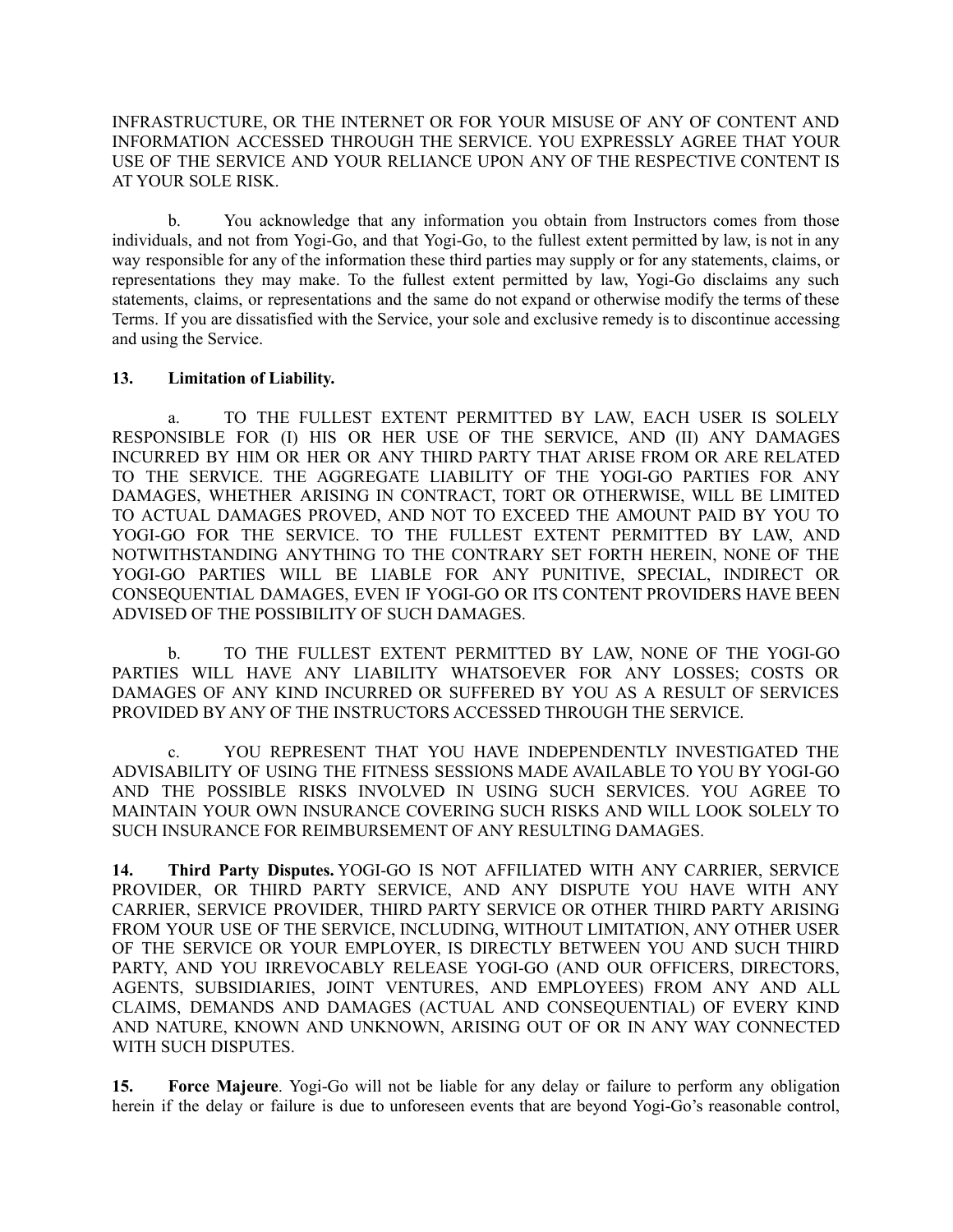such as strikes, blockade, war, terrorism, riots, natural disasters, epidemic or governmental action, in so far as such an event prevents or delays Yogi-Go in fulfilling its obligations hereunder.

## **16. Indemnification and Release.**

a. To the fullest extent permitted by law, You will defend, indemnify and hold Yogi-Go, its licensors and each such party's parent organizations, subsidiaries, affiliates, officers, directors, members, employees, attorneys and agents, harmless against any loss or damage of any kind (including, without limitation, attorneys' fees and lost revenues) arising from: (i) any and all breaches by you of these Terms or any representation, warranty or covenant contained herein; (ii) any and all use of the Service not specifically authorized hereunder and on the Service; and (iii) any and all claims and actions against Yogi-Go by other parties to whom you allow access to the Service.

b. To the fullest extent permitted by law, You further waive, release and forever discharge the Yogi-Go Parties from any and all responsibility or liability for injuries or damages resulting from your Fitness Sessions or any other service obtained through the use of the Service, including injuries or damages caused by the negligent act or omission of the Yogi-Go Parties or in any way arising out of or connected with the Service.

c. We reserve the right, at our own expense, to assume the exclusive defense and control of any matter otherwise subject to indemnification by you, and in such case, you agree to cooperate with our defense of such claim. You will not, in any event, settle any claim or matter without our written consent.

**17. Additional Service Features**. The Service may contain information on products, and services provided by third parties, including Instructors, and links (including advertisements) to third party web sites. This information and these products, services, and links are provided only as a convenience to users. Yogi-Go does not review or control this information or these products, services, or other web sites, and Yogi-Go does not make any representations or warranties, express or implied, regarding this information or these products, services, or web sites. Inclusion of any of the foregoing in the Service does not constitute or imply an endorsement, authorization, sponsorship, or affiliation by or with Yogi-Go with respect to any third party or its web site or content, or any information, products, or services provided by that third party. Yogi-Go is under no obligation to maintain any link on the Service and may remove a link at any time in its sole discretion for any reason whatsoever.

### **18. Dispute Resolution.**

a. Mandatory Arbitration. Please read this carefully. It affects your rights. YOU AND YOGI-GO AND EACH OF OUR RESPECTIVE CORPORATE PARENTS, SUBSIDIARIES, AFFILIATES, PREDECESSORS IN INTEREST, SUCCESSORS, AND PERMITTED ASSIGNS AGREE TO ARBITRATION (EXCEPT FOR MATTERS THAT MAY BE TAKEN TO SMALL CLAIMS COURT), AS THE EXCLUSIVE FORM OF DISPUTE RESOLUTION EXCEPT AS PROVIDED FOR BELOW, FOR ALL DISPUTES AND CLAIMS ARISING OUT OF OR RELATING TO THESE TERMS OR YOUR USE OF THE SERVICE. Arbitration uses a neutral arbitrator instead of a judge or jury, allows for more limited discovery than in court, and is subject to very limited review by courts. Please visit www.adr.org for more information about arbitration.

> i. Commencing Arbitration. A party seeking arbitration must first send to the other by mail or electronic mail, a written notice of intent to arbitrate (a "**Notice**"), or, in the absence of a mailing address provided by you to Yogi-Go, to you via any other method available to Yogi-Go, including via email. The Notice to Yogi-Go should be addressed to Yogi-Go, Inc., 5305 Windbrush Lane, Tampa, Fl 33625 Attn: President or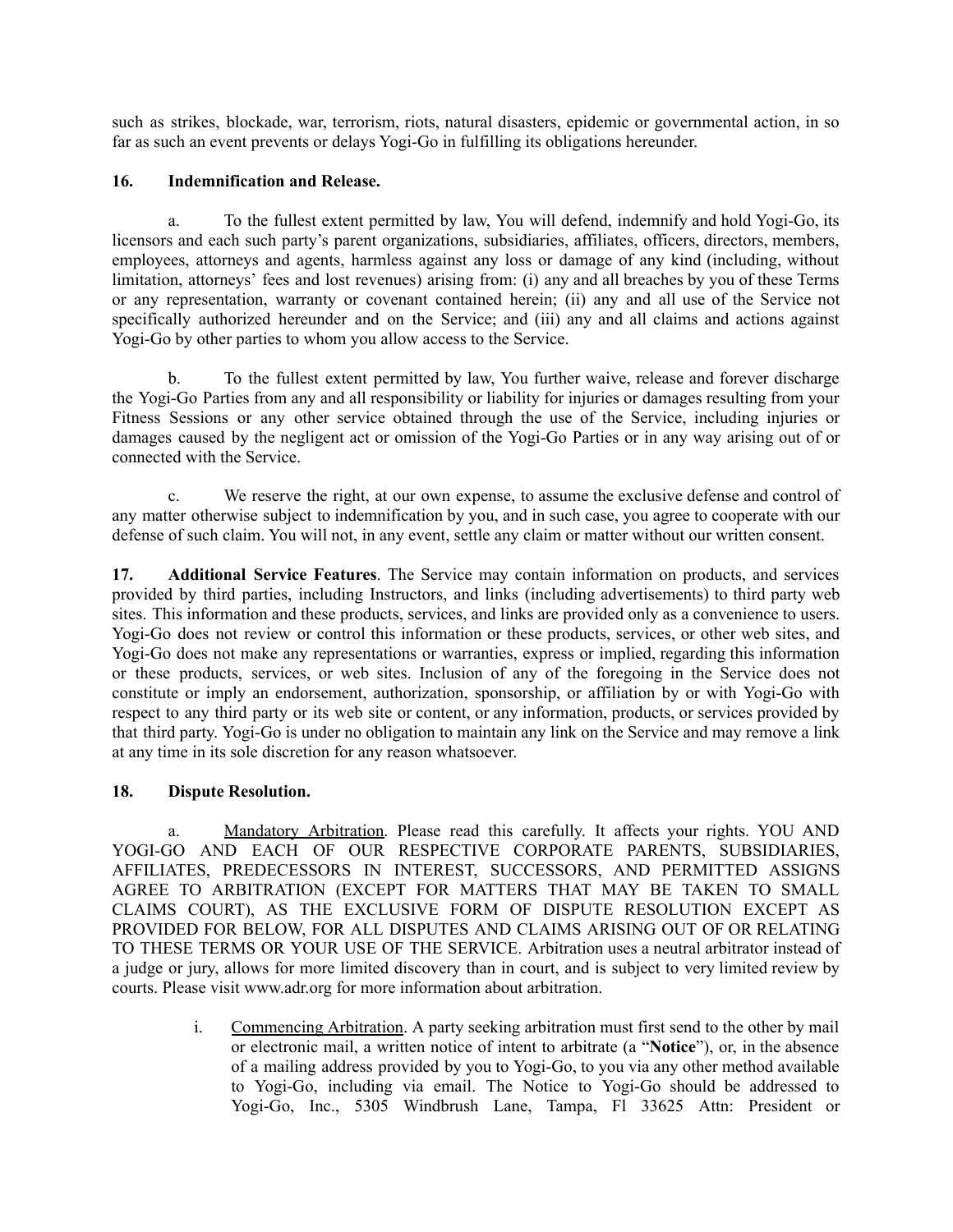**Support@yogigofitness.com** (the "**Address**"). The Notice must (A) describe the nature and basis of the claim or dispute; and (B) set forth the specific relief sought (the "**Demand**"). If the claim is not resolved within 30 days after the Notice is received, then you or Yogi-Go may commence an arbitration proceeding as set forth below or file a claim in small claims court. THE ARBITRATION WILL BE ADMINISTERED BY THE AMERICAN ARBITRATION ASSOCIATION ("**AAA**") IN ACCORDANCE WITH ITS COMMERCIAL ARBITRATION RULES AND THE SUPPLEMENTARY PROCEDURES FOR CONSUMER RELATED DISPUTES (THE "**Rules**"), AS MODIFIED BY THESE TERMS. The Rules and AAA forms are available at www.adr.org. If you are required to pay a filing fee to commence arbitration against Yogi-Go, then Yogi-Go will promptly reimburse you for your confirmed payment of the filing fee upon Yogi-Go's receipt of Notice at the Address that you have commenced arbitration along with a receipt for the filing fee, unless your Demand is equal to or greater than \$1,000 or was filed in bad faith.

- ii. Arbitration Proceeding. The arbitration will be in English. A single independent and impartial arbitrator with his or her primary place of business in Hillsborough County, Florida, will be appointed pursuant to the Rules, as modified herein. You and Yogi-Go agree to comply with the following rules, which are intended to streamline the dispute resolution process and reduce the costs and burdens on the parties: (A) the arbitration will be conducted by telephone, online and/or be solely based on written submissions, the specific manner to be chosen by the party initiating the arbitration; (B) the arbitration will not require any personal appearance by the parties or witnesses unless otherwise mutually agreed in writing by the parties; and (C) any judgment on the award rendered by the arbitrator may be entered in any court of competent jurisdiction.
- iii. No Class Actions. YOU AND YOGI-GO AGREE THAT YOU AND YOGI-GO MAY BRING CLAIMS AGAINST THE OTHER ONLY IN YOUR OR ITS INDIVIDUAL CAPACITY AND NOT AS A PLAINTIFF OR CLASS MEMBER IN ANY PURPORTED CLASS OR REPRESENTATIVE PROCEEDING. FURTHER, YOU AGREE THAT THE ARBITRATOR MAY NOT CONSOLIDATE PROCEEDINGS OF MORE THAN ONE PERSON'S CLAIMS, AND MAY NOT OTHERWISE PRESIDE OVER ANY FORM OF A REPRESENTATIVE OR CLASS PROCEEDING, AND THAT IF THIS SPECIFIC PROVISO IS FOUND TO BE UNENFORCEABLE, THEN THIS ENTIRE MANDATORY ARBITRATION SECTION WILL BE NULL AND VOID.
- iv. Decision of the Arbitrator. Barring extraordinary circumstances, the arbitrator will issue his or her decision within 120 days from the date the arbitrator is appointed. The arbitrator may extend this deadline by 30 days in the interests of justice. Arbitration proceedings will be closed to the public and confidential, and all related records will be permanently sealed, except as necessary to obtain court confirmation of the award. The award will be in writing and will include a statement setting forth the reasons for the claim's disposition. The arbitrator will apply Florida state law during the arbitration. You agree that these terms and your use of the App evidences a transaction involving interstate commerce. The United States Federal Arbitration Act will govern the interpretation, enforcement, and proceedings pursuant to the Mandatory Arbitration clause in These Terms. If the dispute is finally resolved through arbitration in your favor, Yogi-Go will pay you the highest of the following: (A) the amount awarded by the arbitrator, if any; (B) the last written settlement amount offered by Yogi-Go in settlement of the dispute prior to the arbitrator's award; or (C) \$1,000.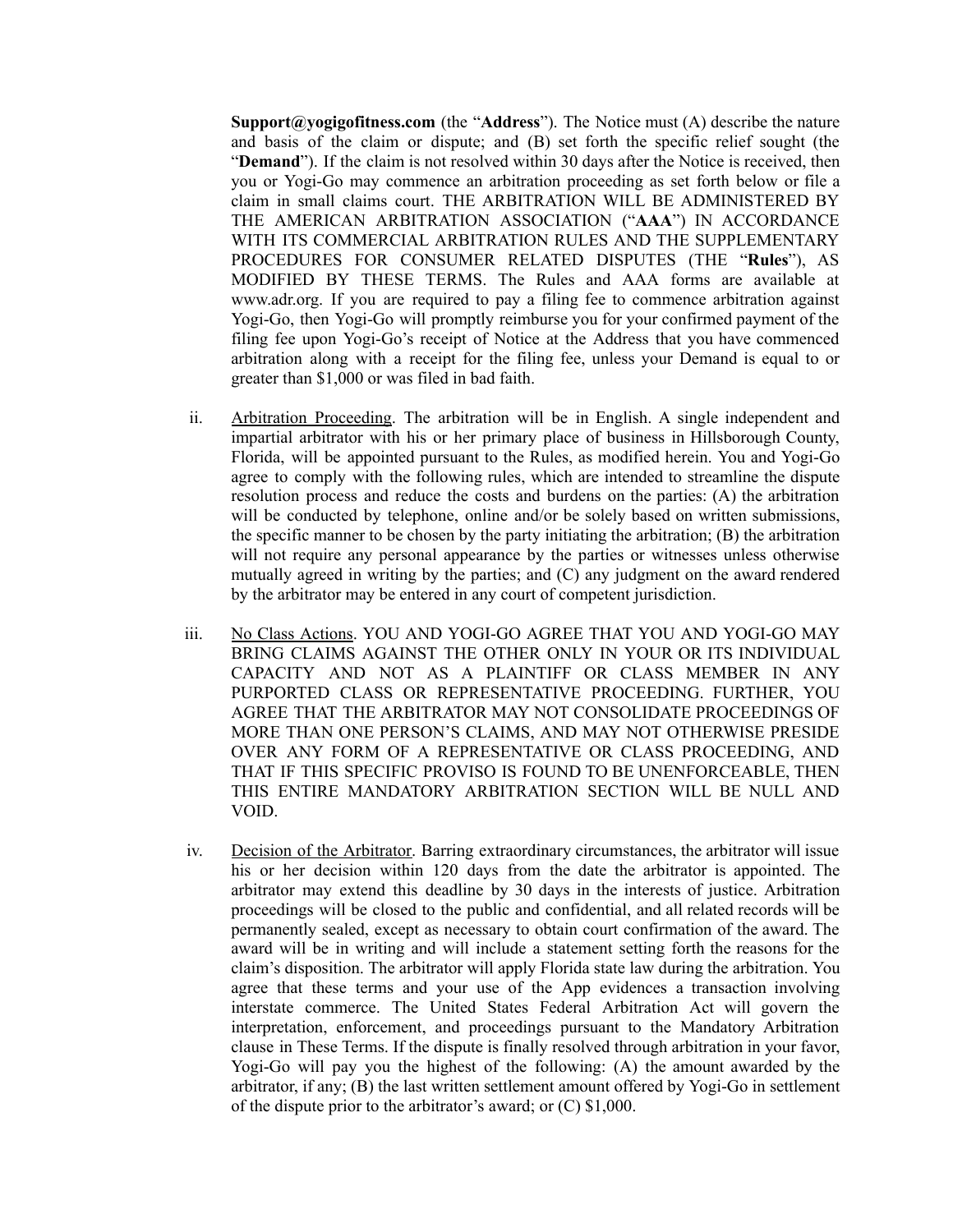b. Equitable Relief. The foregoing provisions of this Section 18 do not apply to any claim in which Yogi-Go seeks equitable relief of any kind. You acknowledge that, in the event of a breach of these Terms by Yogi-Go or any third party, the damage or harm, if any, caused to you will not entitle you to seek injunctive or other equitable relief against Yogi-Go, and your only remedy will be for monetary damages, subject to the limitations of liability set forth above.

c. Claims. You and Yogi-Go agree that, notwithstanding any other rights the party may have under law or equity, any cause of action arising out of or related to these Terms or the Service, excluding a claim for indemnification, must commence within one year after the cause of action accrues. Otherwise, such cause of action is permanently barred.

d. Improperly Filed Claims. All claims you bring against Yogi-Go must be resolved in accordance with this Section 18. All claims filed or brought contrary to this Section 18 will be considered improperly filed. Should you file a claim contrary to this Section 18, Yogi-Go may recover attorneys' fees and costs up to \$5,000, provided that Yogi-Go has notified you in writing of the improperly filed claim, and you have failed to promptly withdraw the claim.

e. Enforceability. If only Section 18.a.iii or the entirety of this Section 18 is found to be unenforceable, then the entirety of this Section 18 will be null and void and, in such case, the parties agree that the exclusive jurisdiction and venue described in Section 19 will govern any action arising out of or related to these Terms.

**19. Governing Law; Choice of Forum.** The laws of the State of Florida, excluding its conflicts of law rules, govern these Terms and your use of the Service. Your use of the Service may also be subject to other local, state, national, or international laws. To the extent that any action relating to any dispute hereunder is permitted to be brought in a court of law, such action will be subject to the exclusive jurisdiction of the state and federal courts located in Hillsborough County, Florida and you hereby irrevocably submit to personal jurisdiction in such courts, and waive any defense of inconvenient forum.

**20. Feedback.** While our staff continually works to develop and evaluate our own product ideas and features, we pride ourselves on paying close attention to the interests, feedback, comments, and suggestions we receive from our Users. If you send us or our employees any ideas or suggestions for products, services, features, modifications, enhancements, content, promotions, strategies, or product/feature names, or any related materials (collectively "**Feedback**"), then regardless of what your communication may say, the following terms apply, to avoid future misunderstandings. By sending us Feedback, you agree that:

a. Yogi-Go will own, exclusively, all known or later discovered rights to the Feedback;

b. Yogi-Go will not be subject to any obligation of confidentiality and will not be liable for any use or disclosure of any Feedback; and

c. Yogi-Go will be entitled to unrestricted use of the Feedback for any purpose whatsoever, commercial or otherwise, without compensation to you or any other person.

**21. Entire Agreement; Variation.** These Terms and any license contained in Yogi-Go's products set forth the entire agreement between Yogi-Go and You with respect to the Service; provided, however, that: (1) Instructors will also be required to enter into the Instructor Agreement; (2) Yogi-Go may enter into additional agreements with you. In the event of a conflict between these Terms and the Fitness Instructor Agreement, the terms of the Instructor Agreement will govern.